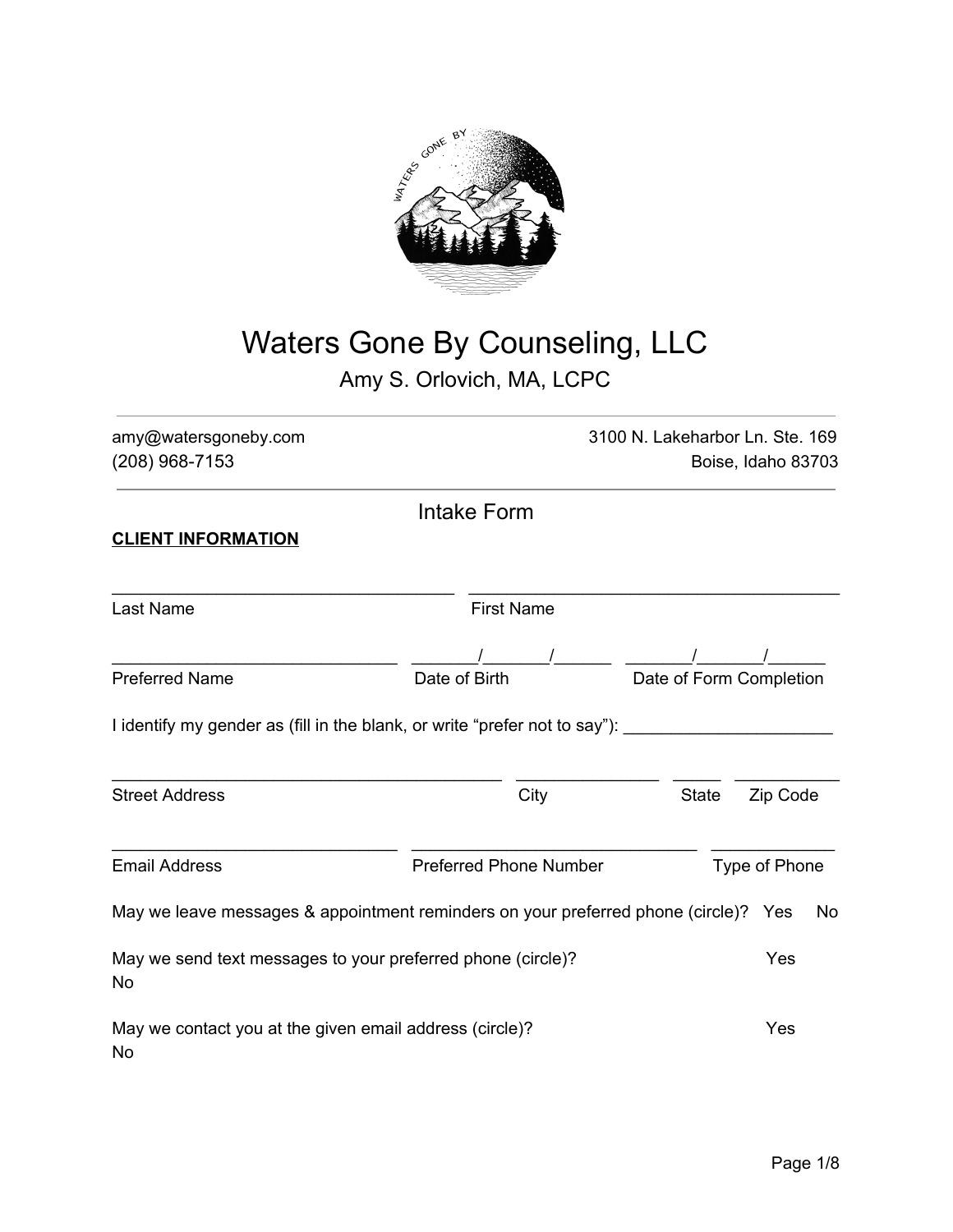If you choose to engage in electronic communication with me (emails, phone calls, voicemail, text messages, etc.) please note that *I cannot guarantee 100% confidentiality*. I go to great lengths to encrypt and secure these communications, but there is still a risk associated with utilizing these forms of communication.

**INITIAL** to acknowledge that you understand the risk in electronic communication: \_\_\_\_\_\_

## **EMERGENCY CONTACT: (if you or your child needs a ride home or is in danger)**

|               | <b>Emergency Contact Name</b>                       |  | Emergency Contact Phone Relationship to Contact |  |                  |              |
|---------------|-----------------------------------------------------|--|-------------------------------------------------|--|------------------|--------------|
|               | <b>RELATIONSHIP STATUS:</b> (circle all that apply) |  |                                                 |  |                  |              |
| <b>SINGLE</b> |                                                     |  | MARRIED COHABITATING SEPARATED                  |  | DIVORCED ENGAGED | <b>OTHER</b> |
|               | <b>OTHERS IN YOUR HOME:</b>                         |  |                                                 |  |                  |              |
|               |                                                     |  |                                                 |  |                  |              |
|               |                                                     |  |                                                 |  |                  |              |
|               |                                                     |  |                                                 |  |                  |              |
|               |                                                     |  |                                                 |  |                  |              |
|               | Parent/s (name/s):                                  |  |                                                 |  |                  |              |
|               |                                                     |  |                                                 |  |                  |              |
|               |                                                     |  |                                                 |  |                  |              |
|               |                                                     |  |                                                 |  |                  |              |
|               |                                                     |  |                                                 |  |                  |              |
|               |                                                     |  |                                                 |  |                  |              |
|               |                                                     |  |                                                 |  |                  |              |
|               | Pets:                                               |  |                                                 |  |                  |              |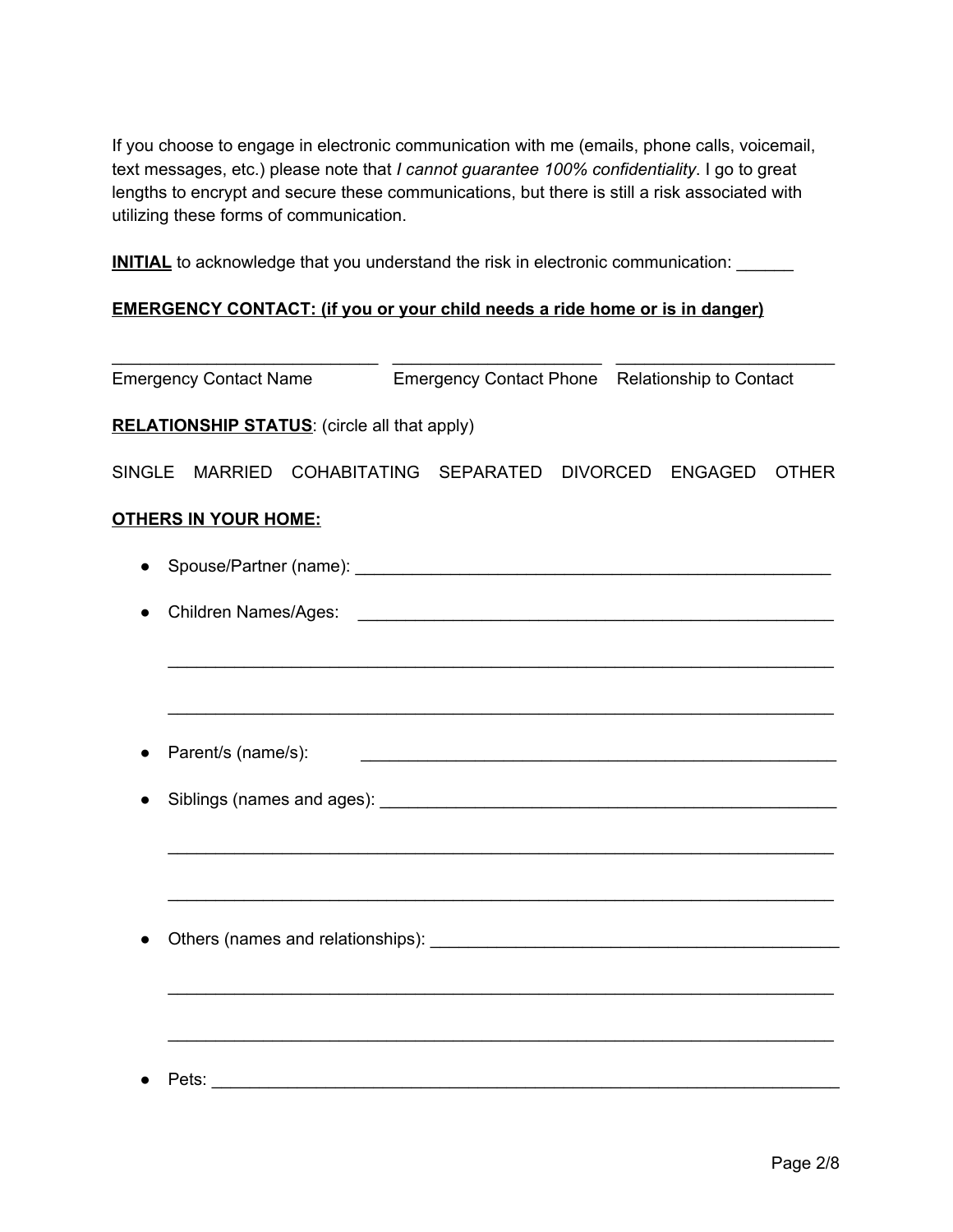#### **EMPLOYMENT INFORMATION**:

| <b>Current Employer</b>                               |      |              | Job Title/Occupation |                              |
|-------------------------------------------------------|------|--------------|----------------------|------------------------------|
| <b>Employer Address</b>                               |      |              |                      | <b>Employer Phone Number</b> |
| <b>REFERRAL INFORMATION:</b>                          |      |              |                      |                              |
| Who referred you to Amy at Waters Gone By Counseling? |      |              |                      |                              |
| <b>RESPONSIBLE PARTY</b> (if under 18):               |      |              |                      |                              |
| <b>Full Name</b>                                      |      |              | Date of Birth        |                              |
|                                                       |      |              |                      |                              |
| <b>Street Address</b>                                 | City | <b>State</b> | Zip                  | <b>Phone Number</b>          |

#### **PAYMENT**

You will be expected to pay for either each session in full, or your insurance co-payment at the time of services provided under this Agreement. Accepted methods of payment are cash, check, or credit cards. Checks should be made payable to *Waters Gone By*.

- Intake Session (first session): \$140 **\$175**
- 60 Minute Session: \$120 **\$160**
- 45 Minute Session: \$125

**I will self-pay for services at Waters Gone By Counseling. I agree to the fee schedule in this document. I understand that payment for services is due at the time services are provided. Please sign below.**

| Client Name (Printed):           |              |
|----------------------------------|--------------|
|                                  |              |
| Client/Parent/Guardian Signature | Today's Date |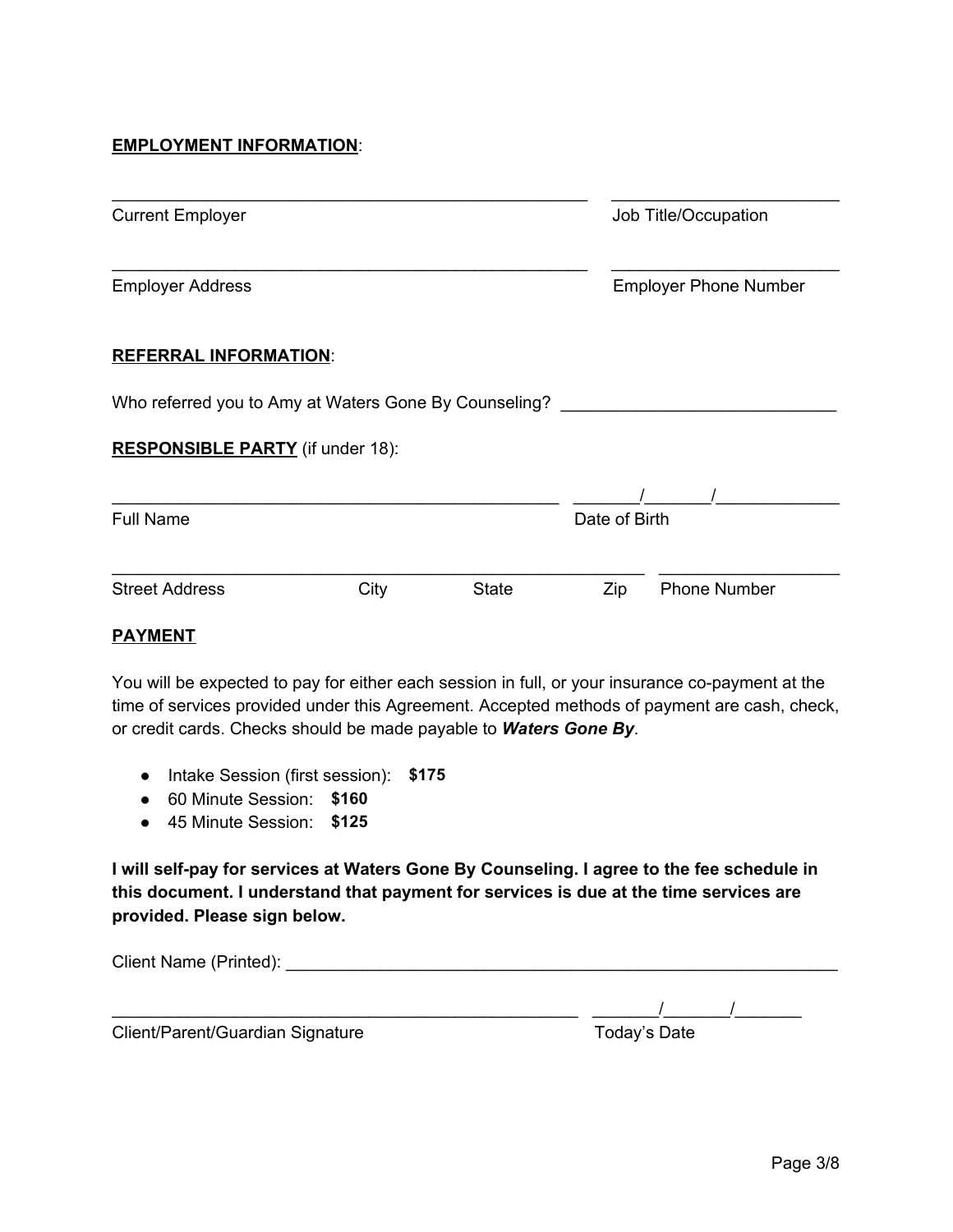**INSURANCE INFORMATION:** (please bring your insurance card with you for your first session)

*Primary Insurance:*

Name of Primary Insurance

Phone Number of Eligibility Verification (*usually don't found on back of card)*

\_\_\_\_\_\_\_\_\_\_\_\_\_\_\_\_\_\_\_\_\_\_\_\_\_\_\_\_\_\_\_\_\_\_\_\_\_\_\_\_\_\_\_\_\_\_\_\_\_\_\_\_\_\_\_\_\_\_\_\_\_\_\_\_\_\_

\_\_\_\_\_\_\_\_\_\_\_\_\_\_\_\_\_\_\_\_\_\_\_\_\_\_\_\_\_\_\_\_\_\_\_\_\_\_\_\_\_\_\_\_\_\_\_\_\_\_\_\_\_\_\_\_\_\_\_\_\_\_\_\_\_\_

| Member ID#                                                                     | Group #                              |                    |     |
|--------------------------------------------------------------------------------|--------------------------------------|--------------------|-----|
|                                                                                |                                      |                    |     |
| Subscriber Name (if other than self)                                           | Subscriber Date of Birth             | Subscriber Phone # |     |
| Subscriber's Employer                                                          | <b>Subscriber Relation to Client</b> |                    |     |
| <b>Subscriber Street Address</b>                                               | City                                 | <b>State</b>       | Zip |
| Secondary Insurance:                                                           |                                      |                    |     |
| Name of Secondary Insurance                                                    |                                      |                    |     |
| Phone Number of Eligibility Verification (usually don't found on back of card) |                                      |                    |     |
| Member ID#                                                                     | Group #                              |                    |     |
| Subscriber Name (if other than self)                                           | Subscriber Date of Birth             | Subscriber Phone # |     |
| Subscriber's Employer                                                          | <b>Subscriber Relation to Client</b> |                    |     |
| <b>Subscriber Street Address</b>                                               | City                                 | <b>State</b>       | Zip |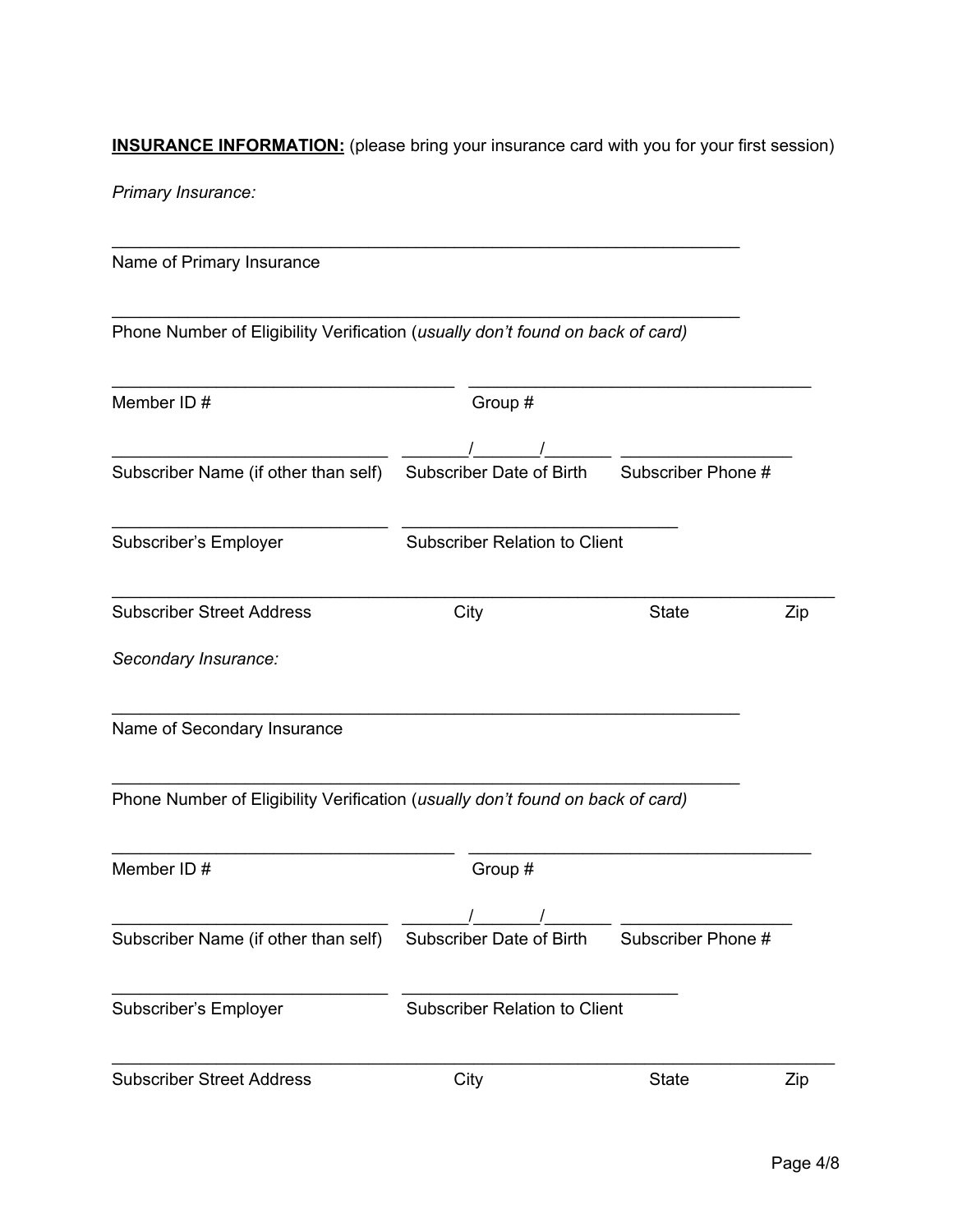### *Have you seen other therapists or used an EAP in the last calendar year? YES NO*

#### *If yes, how many sessions were used? \_\_\_\_\_\_\_\_\_\_\_\_\_\_\_*

The above information is true to the best of my knowledge. I authorize my insurance benefits to be paid directly to Waters Gone By, LLC/Amy S. Orlovich, LCPC. I understand that I am financially responsible for any balancethat insurance does not cover. I also authorize Waters Gone By, LLC to release necessary information to the insurance company that is required to process my claim.

I understand that payment towards deductible and/or co-payment is due at the time of service.

| Client/Parent/Guardian Signature                                     | $\frac{1}{2}$ $\frac{1}{2}$ $\frac{1}{2}$ $\frac{1}{2}$ $\frac{1}{2}$ $\frac{1}{2}$ $\frac{1}{2}$ $\frac{1}{2}$ $\frac{1}{2}$ $\frac{1}{2}$ $\frac{1}{2}$ $\frac{1}{2}$ $\frac{1}{2}$ $\frac{1}{2}$ $\frac{1}{2}$ $\frac{1}{2}$ $\frac{1}{2}$ $\frac{1}{2}$ $\frac{1}{2}$ $\frac{1}{2}$ $\frac{1}{2}$ $\frac{1}{2}$<br>Today's Date |
|----------------------------------------------------------------------|-------------------------------------------------------------------------------------------------------------------------------------------------------------------------------------------------------------------------------------------------------------------------------------------------------------------------------------|
| <b>HEALTH INFORMATION:</b>                                           |                                                                                                                                                                                                                                                                                                                                     |
|                                                                      |                                                                                                                                                                                                                                                                                                                                     |
| Primary Care Physician                                               | <b>Affiliated Clinic</b>                                                                                                                                                                                                                                                                                                            |
| <b>Address</b>                                                       | Phone#                                                                                                                                                                                                                                                                                                                              |
| Current/Past Medical Conditions (major illness/surgeries/allergies): |                                                                                                                                                                                                                                                                                                                                     |
|                                                                      |                                                                                                                                                                                                                                                                                                                                     |
|                                                                      |                                                                                                                                                                                                                                                                                                                                     |
|                                                                      |                                                                                                                                                                                                                                                                                                                                     |
|                                                                      |                                                                                                                                                                                                                                                                                                                                     |
|                                                                      |                                                                                                                                                                                                                                                                                                                                     |
|                                                                      |                                                                                                                                                                                                                                                                                                                                     |
|                                                                      |                                                                                                                                                                                                                                                                                                                                     |
|                                                                      |                                                                                                                                                                                                                                                                                                                                     |

\_\_\_\_\_\_\_\_\_\_\_\_\_\_\_\_\_\_\_\_\_\_\_\_\_\_\_\_\_\_\_\_\_\_\_\_\_\_\_\_\_\_\_\_\_\_\_\_\_\_\_\_\_\_\_\_\_\_\_\_\_\_\_\_\_\_\_\_\_\_\_\_\_\_\_\_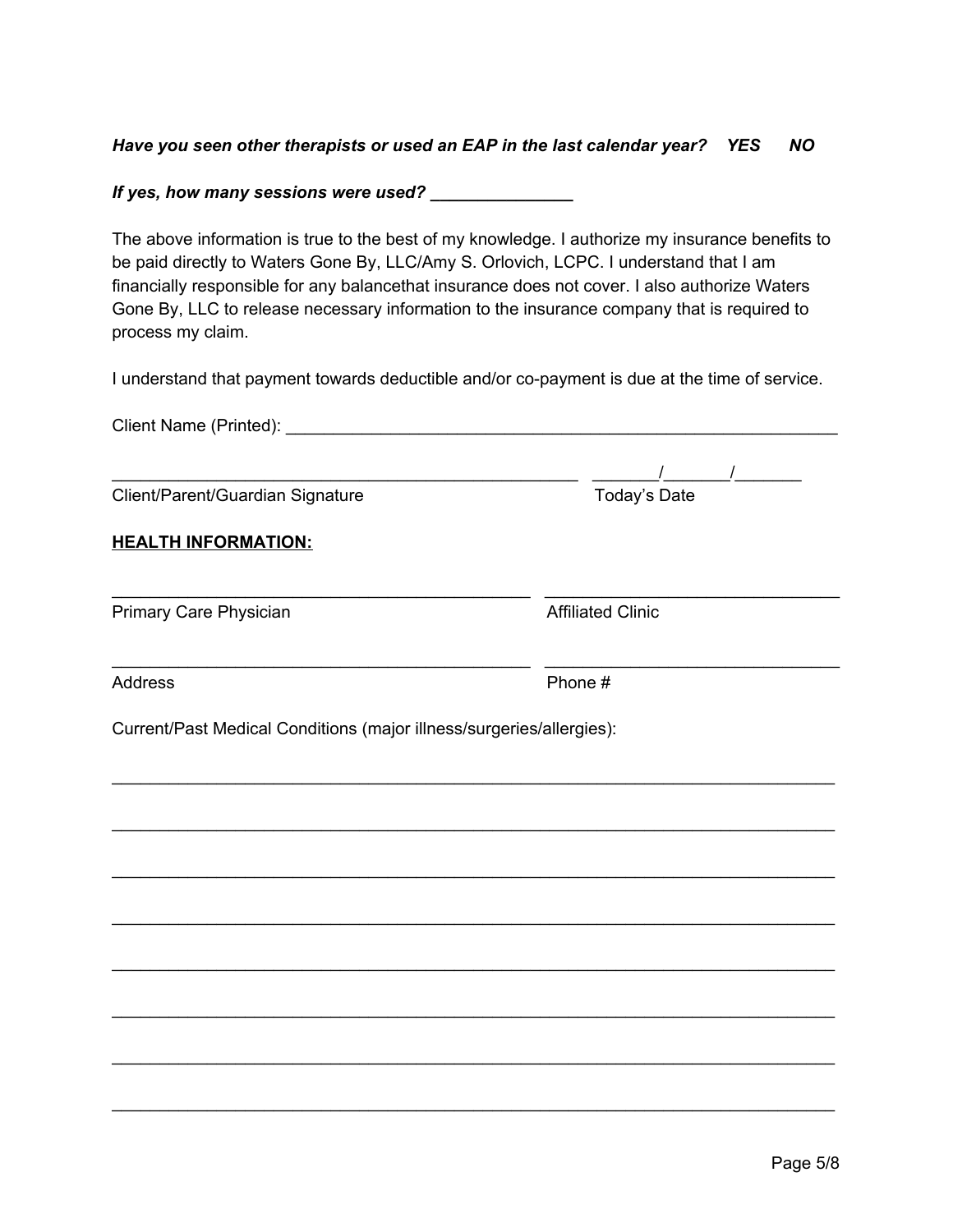| <b>Name of Medication</b> | Dosage & Frequency | <b>Purpose</b> |
|---------------------------|--------------------|----------------|
|                           |                    |                |
|                           |                    |                |
|                           |                    |                |
|                           |                    |                |
|                           |                    |                |
|                           |                    |                |
|                           |                    |                |
|                           |                    |                |
|                           |                    |                |
|                           |                    |                |
|                           |                    |                |

If yes, please list below (use an additional sheet of paper if necessary):

#### **AUTHORIZATION TO RELEASE INFORMATION TO PRIMARY PHYSICIAN:**

I authorize Amy S. Orlovich to communicate directly with my primary care physician via phone, fax, or written communication for evaluation, referral, treatment planning, medication management consultation and the coordination of care. I understand that this authorization may be revoked upon my request, and will terminate within one year of the date signed below.

| Client Name (Printed): |
|------------------------|
|------------------------|

Client/Parent/Guardian Signature **PREVIOUS MENTAL HEALTH INFORMATION:**

| Today's Date |  |
|--------------|--|
|--------------|--|

\_\_\_\_\_\_\_\_\_\_\_\_\_\_\_\_\_\_\_\_\_\_\_\_\_\_\_\_\_\_\_\_\_\_\_\_\_\_\_\_\_\_\_\_\_\_\_\_\_ \_\_\_\_\_\_\_/\_\_\_\_\_\_\_/\_\_\_\_\_\_\_

Counseling: \_\_\_\_\_\_\_\_\_\_\_\_\_\_\_\_\_\_\_\_\_\_\_\_\_\_\_\_\_\_\_\_\_\_\_\_\_\_\_\_\_\_\_\_\_\_\_\_\_\_\_\_\_\_\_\_\_\_\_\_\_\_\_\_\_\_

Psychiatric Hospitalizations:<br>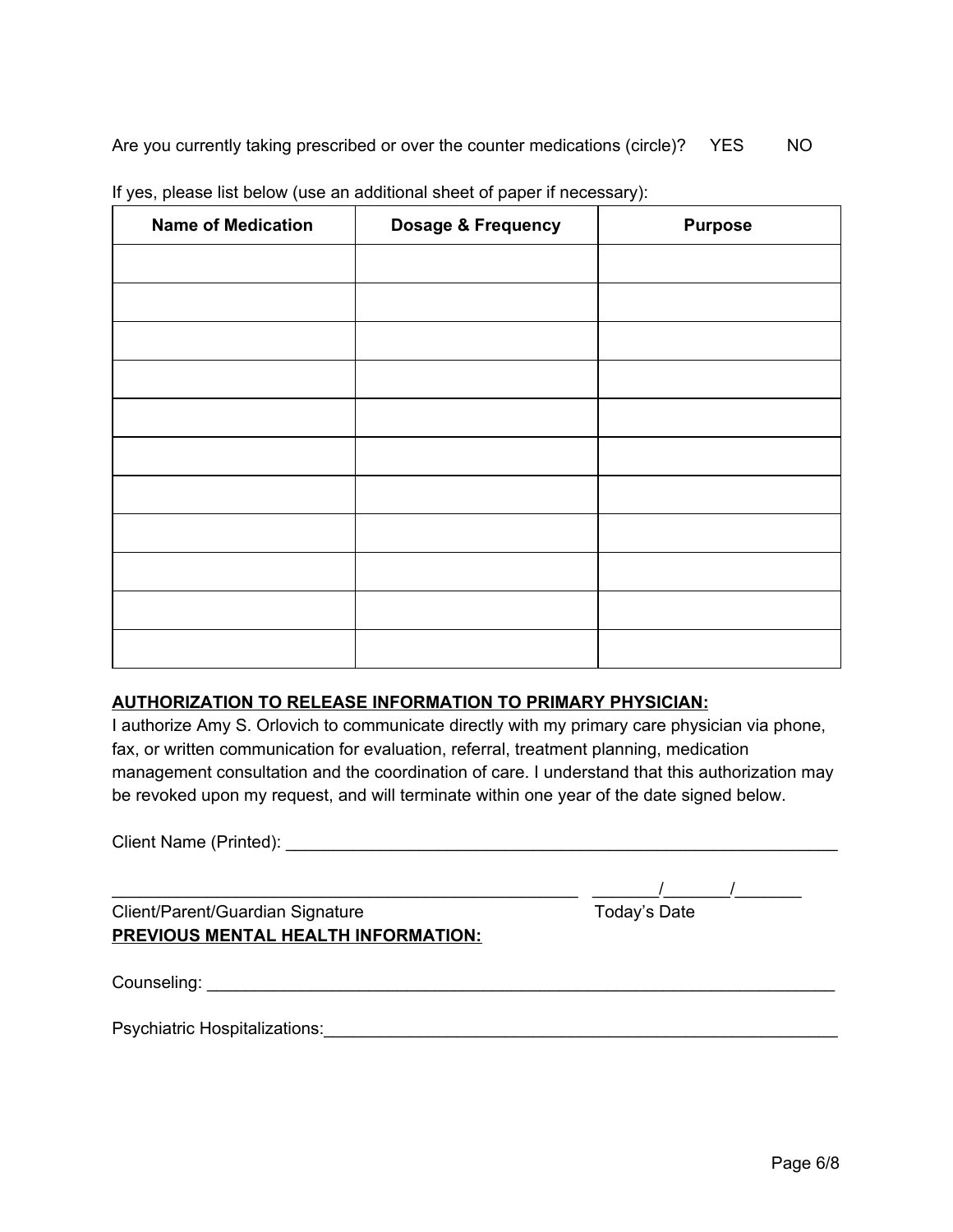# **WHAT IS THE PRIMARY REASON YOU'RE SEEKING COUNSELING?:**

\_\_\_\_\_\_\_\_\_\_\_\_\_\_\_\_\_\_\_\_\_\_\_\_\_\_\_\_\_\_\_\_\_\_\_\_\_\_\_\_\_\_\_\_\_\_\_\_\_\_\_\_\_\_\_\_\_\_\_\_\_\_\_\_\_\_\_\_\_\_\_\_\_\_\_\_

\_\_\_\_\_\_\_\_\_\_\_\_\_\_\_\_\_\_\_\_\_\_\_\_\_\_\_\_\_\_\_\_\_\_\_\_\_\_\_\_\_\_\_\_\_\_\_\_\_\_\_\_\_\_\_\_\_\_\_\_\_\_\_\_\_\_\_\_\_\_\_\_\_\_\_\_

| Sadness                        | Helplessness             | Flashbacks                                 | Mental blankness or "spaciness"       |
|--------------------------------|--------------------------|--------------------------------------------|---------------------------------------|
| <b>Tearfulness</b>             | Fearful                  | Intrusive thoughts                         | Feelings of wanting to harm others    |
| Hopelessness                   | Panic attacks            | Feeling Numb                               | Eating problems                       |
| Guilty/Worthless               | Unusually high mood      | Exaggerated emotional/<br>startle response | Aggression                            |
| Irritable                      | Anxiety/stress           | Mood changes                               | <b>Bullying</b>                       |
| Diminished interest<br>in life | Phobias                  | Lack of need for sleep                     | Addiction                             |
| Fatigue                        | <b>Restless</b>          | Hyperactivity                              | History of physical or sexual assault |
| Outbursts of anger             | Racing thoughts          | Impulsive behaviors                        | Grief/loss/death                      |
| Suicidal thoughts              | Muscle tension           | Increased goal directed<br>activity        | Relationship stress                   |
| Cutting/injuring self          | Stomachaches             | Increased desire for sex                   | Divorce/separation/breakup            |
| Change in appetite             | Headaches                | Increased high risk<br>behaviors           | Spiritual concerns                    |
| Too much sleep                 | Too little sleep         | Paranoia                                   | Parenting concerns                    |
| Hard to fall asleep            | Easily annoved           | Rapid speech                               | Life transition                       |
| Poor memory                    | Compulsions              | Impulsive shopping                         | <b>Financial concerns</b>             |
| Difficulty making<br>decisions | Obsessive thoughts       | Procrastination                            | Problems with sex                     |
| Lack of interest in sex        | Hoarding                 | Hear things                                | Problems with school                  |
| Don't like all or part of self | Nightmares, weird dreams | See things                                 | Problems with work                    |
| Adjustment to new situation    | <b>Excessive worry</b>   | Legal difficulties                         | Immune system problems                |

Approximately how long have these symptoms been bothering you? (please check)

Less than a month \_\_\_1-6 months \_\_\_\_\_\_\_\_\_\_\_\_\_\_\_\_\_\_\_\_\_\_\_6 months to 1 year \_\_\_\_More than a year

How much distress do these symptoms have on your life? (please check)

\_\_\_Little distress (a couple of days a month) \_\_\_Minimal distress (1-2 days/week)

\_\_\_Moderate Distress (3-5 days/week) \_\_\_ Severe distress (5-7 days/week)

What functional areas do these symptoms affect? (please check all that apply)

| Family         | Finances                  |
|----------------|---------------------------|
| Social/Friends | Schooling                 |
| Vocational     | <b>Chores/Daily Tasks</b> |